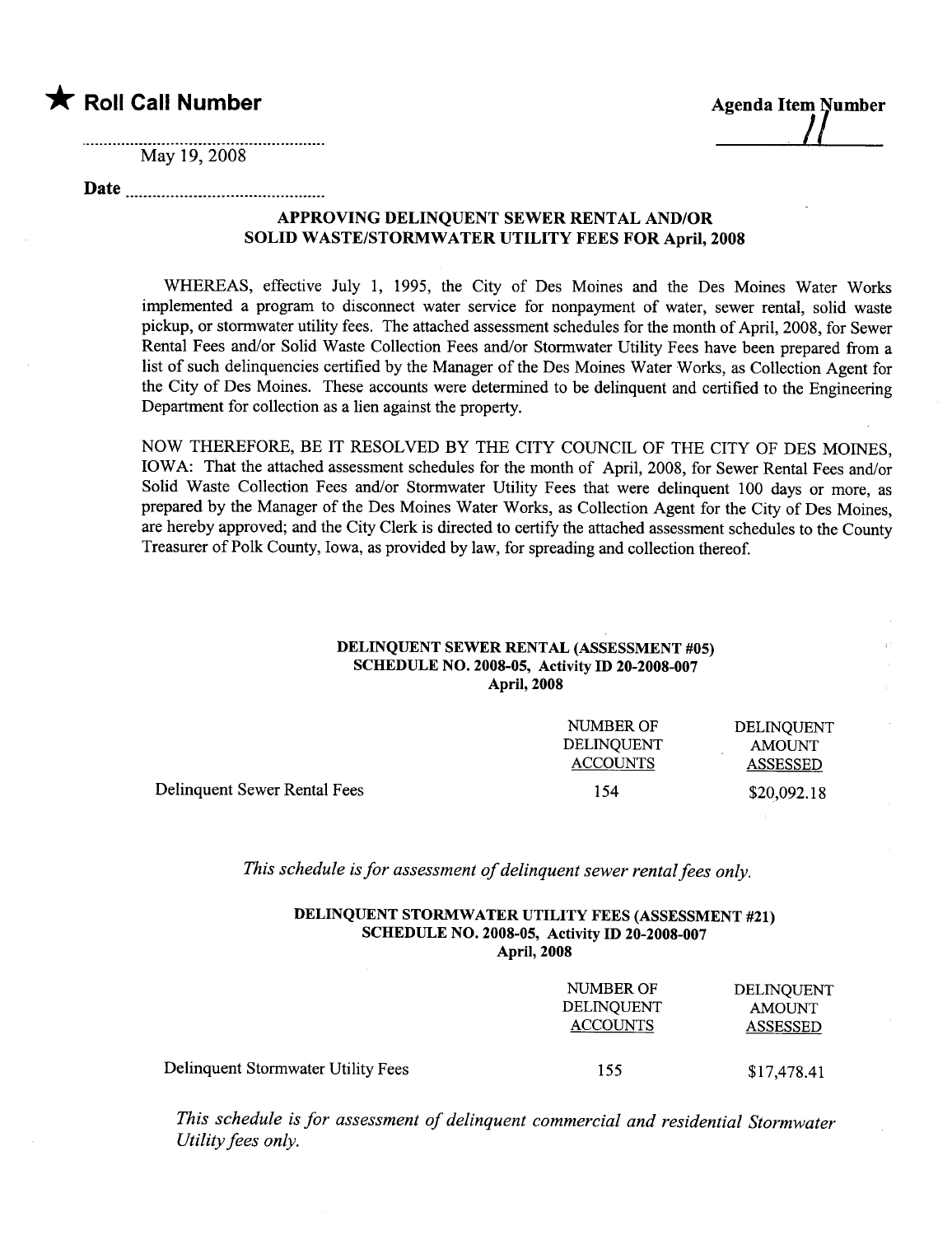| $\blacktriangledown$ | <b>Roll Call Number</b> | <b>Agenda Item Number</b> |
|----------------------|-------------------------|---------------------------|
|                      |                         |                           |

| <b>Agenda Item Number</b> |  |  |  |
|---------------------------|--|--|--|
|                           |  |  |  |
|                           |  |  |  |

Date May 19, 2008 . . . . . . . . . . . .

#### DELINQUENT SOLID WASTE FEES (ASSESSMENT #17) SCHEDULE NO. 2008-05, Activity ID 20-2008-007 April, 2008

|                             | NUMBER OF       | <b>DELINOUENT</b> |
|-----------------------------|-----------------|-------------------|
|                             | DELINOUENT      | <b>AMOUNT</b>     |
|                             | <b>ACCOUNTS</b> | <b>ASSESSED</b>   |
| Delinquent Solid Waste Fees | 148             | \$24,163.15       |

This schedule is for assessment of delinquent residential Solid Waste Utility fees only.

| Moved by | to adopt. |
|----------|-----------|

FORM APPROVED: Vyudlas Vorud

Kathleen Vanderpool Deputy City Attorney

| <b>COUNCIL ACTION</b> | <b>YEAS</b> | <b>NAYS</b> | <b>PASS</b> | <b>ABSENT</b>   | <b>CERTIFICATE</b>                                                                                 |
|-----------------------|-------------|-------------|-------------|-----------------|----------------------------------------------------------------------------------------------------|
| <b>COWNIE</b>         |             |             |             |                 |                                                                                                    |
| <b>COLEMAN</b>        |             |             |             |                 | I, DIANE RAUH, City Clerk of said City hereby                                                      |
| <b>HENSLEY</b>        |             |             |             |                 | certify that at a meeting of the City Council of                                                   |
| <b>KIERNAN</b>        |             |             |             |                 | said City of Des Moines, held on the above date,<br>among other proceedings the above was adopted. |
| <b>MAHAFFEY</b>       |             |             |             |                 |                                                                                                    |
| <b>MEYER</b>          |             |             |             |                 | IN WITNESS WHEREOF, I have hereunto set my                                                         |
| <b>VLASSIS</b>        |             |             |             |                 | hand and affixed my seal the day and year first<br>above written.                                  |
| <b>TOTAL</b>          |             |             |             |                 |                                                                                                    |
| <b>MOTION CARRIED</b> |             |             |             | <b>APPROVED</b> |                                                                                                    |
|                       |             |             |             |                 |                                                                                                    |
|                       |             |             |             |                 |                                                                                                    |
|                       |             |             |             | Mayor           | <b>City Clerk</b>                                                                                  |